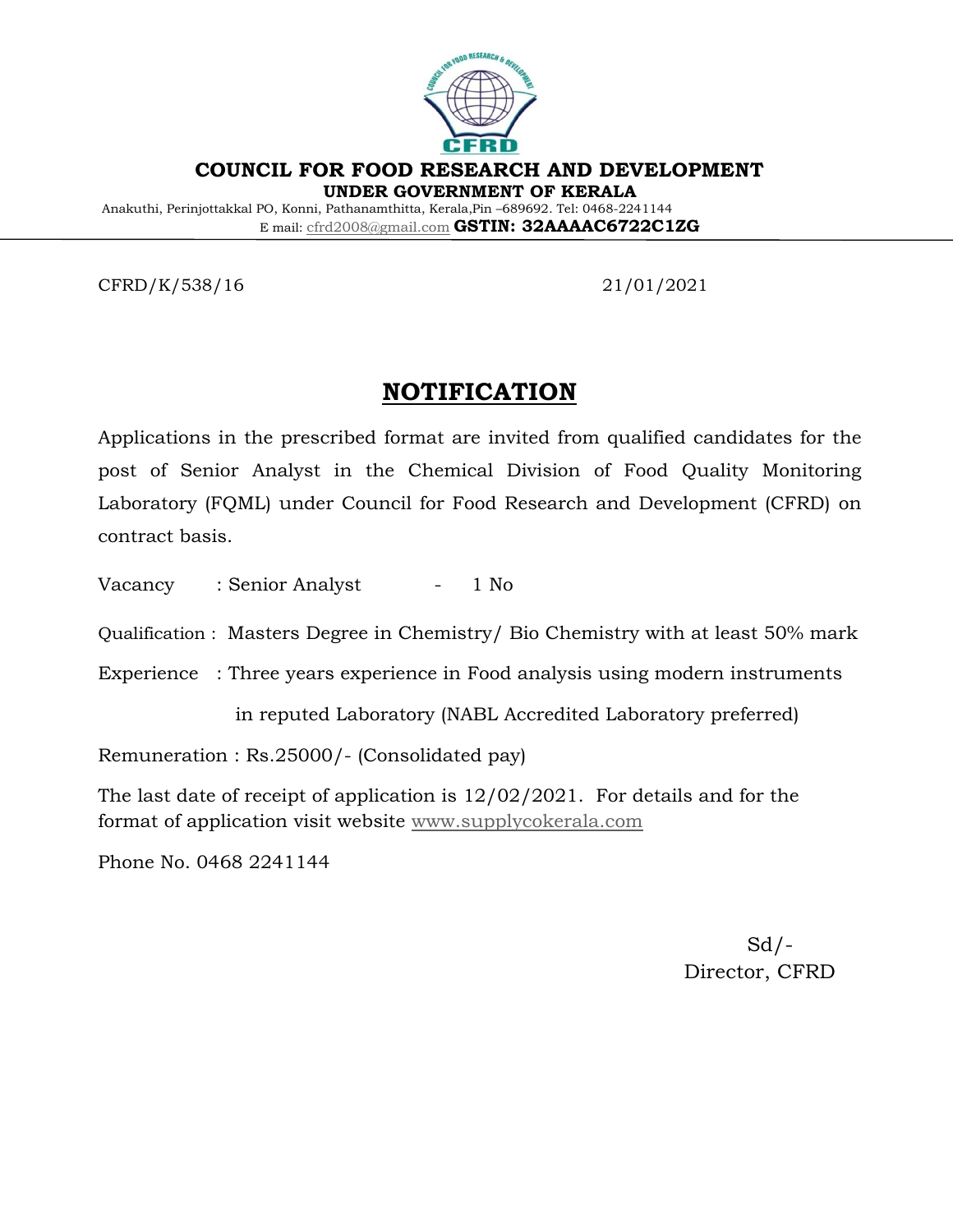

**COUNCIL FOR FOOD RESEARCH AND DEVELOPMENT**

**UNDER GOVERNMENT OF KERALA**

Anakuthi, Perinjottakkal PO, Konni, Pathanamthitta, Kerala,Pin –689692. Tel: 0468-2241144 E mail: [cfrd2008@gmail.com](mailto:cfrd2008@gmail.com) **GSTIN: 32AAAAC6722C1ZG**

CFRD/K/538/16 21/01/2021

#### **ANNOUNCEMENT IN WEBSITE**

#### **Recruitment of Senior Analyst**

 The Council for Food Research and Development, Kerala wants to select suitable hands for the post of Senior Analyst (Chemistry) on a consolidated salary of Rs: 25000/- per month on contract basis for a period of one year for the Chemical Division of Food Quality Monitory Laboratory (FQML) functioning under it. Interested candidates with Masters Degree in Chemistry/Bio Chemistry with at least 50% marks and minimum three years experience in Food analysis using modern instruments in reputed Laboratory are requested to apply on or before **12/02/2021.** in the prescribed format which can be downloaded from the Supplyco Website**: www. supplycokerala.com**. The applications will be received from 10 A.M to 5 P.M on all working days. Late applications will not be entertained. Application fee for Rs: **500/-** as demand draft drawn in favour of **The Chief Executive Officer, CFRD**, payable at Konni (for SC/ST candidates the application fee is Rs:**250/-** only) shall be enclosed with the application. The application should be addressed to The Director, CFRD, Perinjottakkal PO, Konni, Pathanamthitta, Kerala, Pin 689692, Ph. 0468-2241144**.** The envelope shall be super scribed *"* **Application for the post of Senior Analyst".** 

 Sd/- Director, CFRD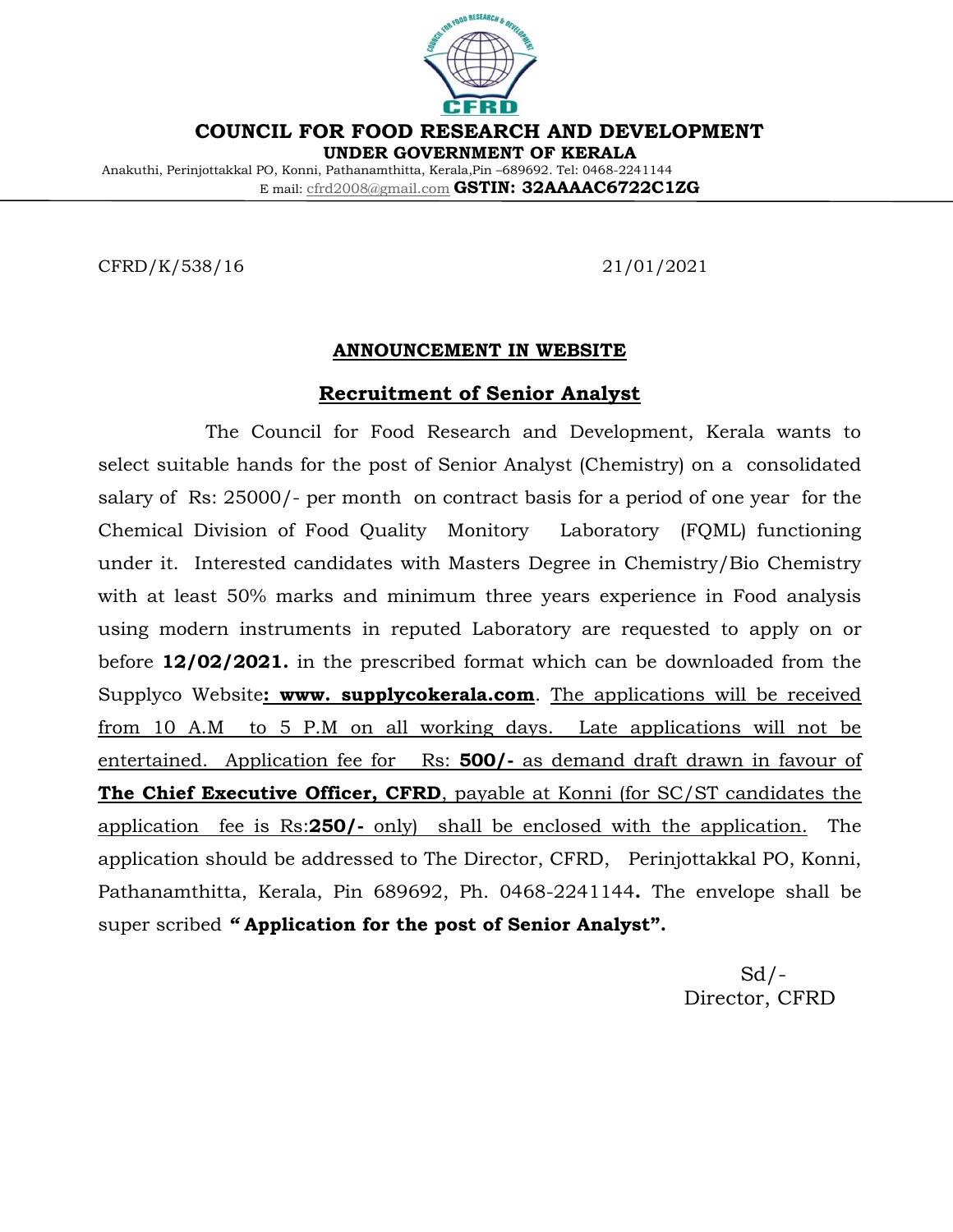### **INSTRUCTIONS TO THE CANDIDATES**

### **(Read carefully and follow all the instruction strictly)**

### **Instructions**

- 1. Providing of false information will affect your candidature negatively.
- 2. Incomplete and illegible applications will be rejected.
- 3. In all matters relating to selection, the decision of the CFRD will be final.
- 4. Attach duly attested copies of the following certificates:
	- i) Proof of age,
	- ii) Self attested certificates of all degrees
	- iii) Mark sheets
	- iv) Certificate of experience from the competent authority.
	- v) Caste Certificate in case of SC/ST/OBC candidates

Application fee: Demand Draft for Rs: 500/-and (Rs: 250/- for SC/ST candidates), drawn in favour of the Chief Executive Officer, CFRD, Payable at Konni.

## **Last date of receipt of Application: 12/02/2021 up to 5 P.M**

The application with all relevant documents should be sent to **"** The Director, CFRD, Perinjottakkal PO, Konni, Pathanamthitta, Kerala State, Pin 689692, Ph. 0468- 2241144 **"**.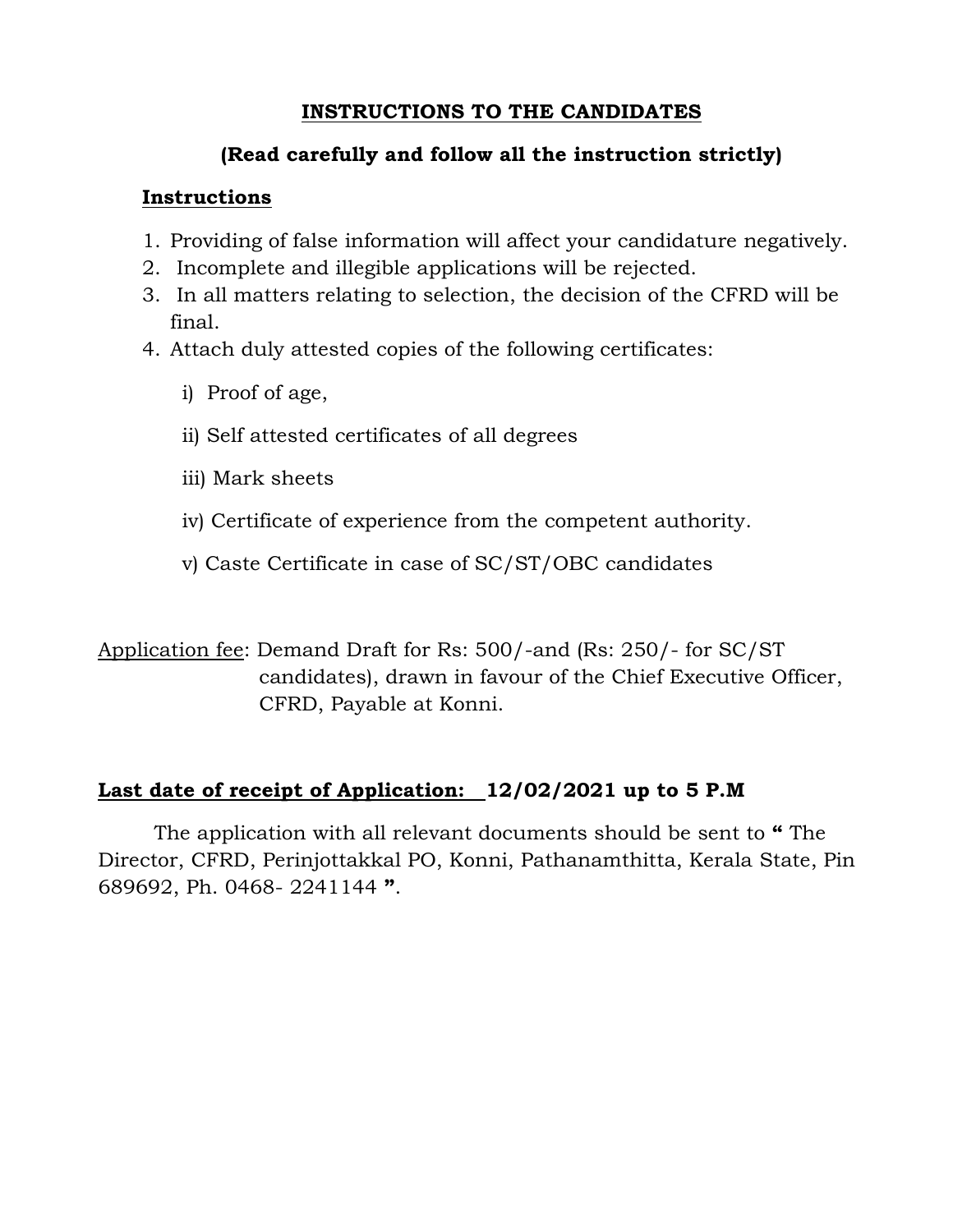#### **APPLICATION FORM (Senior Analyst)**

| Name                                                                                                                                                                                                                           |  | Sex: Male/female Marital Status: Single/Married |  | Affix recent<br>passport size<br>photograph here |  |  |
|--------------------------------------------------------------------------------------------------------------------------------------------------------------------------------------------------------------------------------|--|-------------------------------------------------|--|--------------------------------------------------|--|--|
|                                                                                                                                                                                                                                |  |                                                 |  |                                                  |  |  |
|                                                                                                                                                                                                                                |  |                                                 |  |                                                  |  |  |
| Postal Address (Present Figure 2014) and the contract of the contract of the contract of the contract of the contract of the contract of the contract of the contract of the contract of the contract of the contract of the c |  |                                                 |  |                                                  |  |  |
|                                                                                                                                                                                                                                |  |                                                 |  |                                                  |  |  |
| E-mail address                                                                                                                                                                                                                 |  |                                                 |  |                                                  |  |  |
| Educational qualification, places list chronologically all your educational qualifications                                                                                                                                     |  |                                                 |  |                                                  |  |  |

Educational qualification: Please list chronologically all your educational qualifications from BSc onwards (Attach copy of Certificates)

| Sl             | Name of | Name of     | Board/          | Year of | Main Subject | Total     | %of      |
|----------------|---------|-------------|-----------------|---------|--------------|-----------|----------|
| No.            | Exam    | Institution | University(with | Passing |              | marks/Tot | marks/g  |
|                | Passed  |             | state)          |         |              | al grade  | rade     |
|                |         |             |                 |         |              | point     | point    |
|                |         |             |                 |         |              |           | obtained |
| $\mathbf{1}$   |         |             |                 |         |              |           |          |
| $\overline{2}$ |         |             |                 |         |              |           |          |
| 3              |         |             |                 |         |              |           |          |
| $\overline{4}$ |         |             |                 |         |              |           |          |